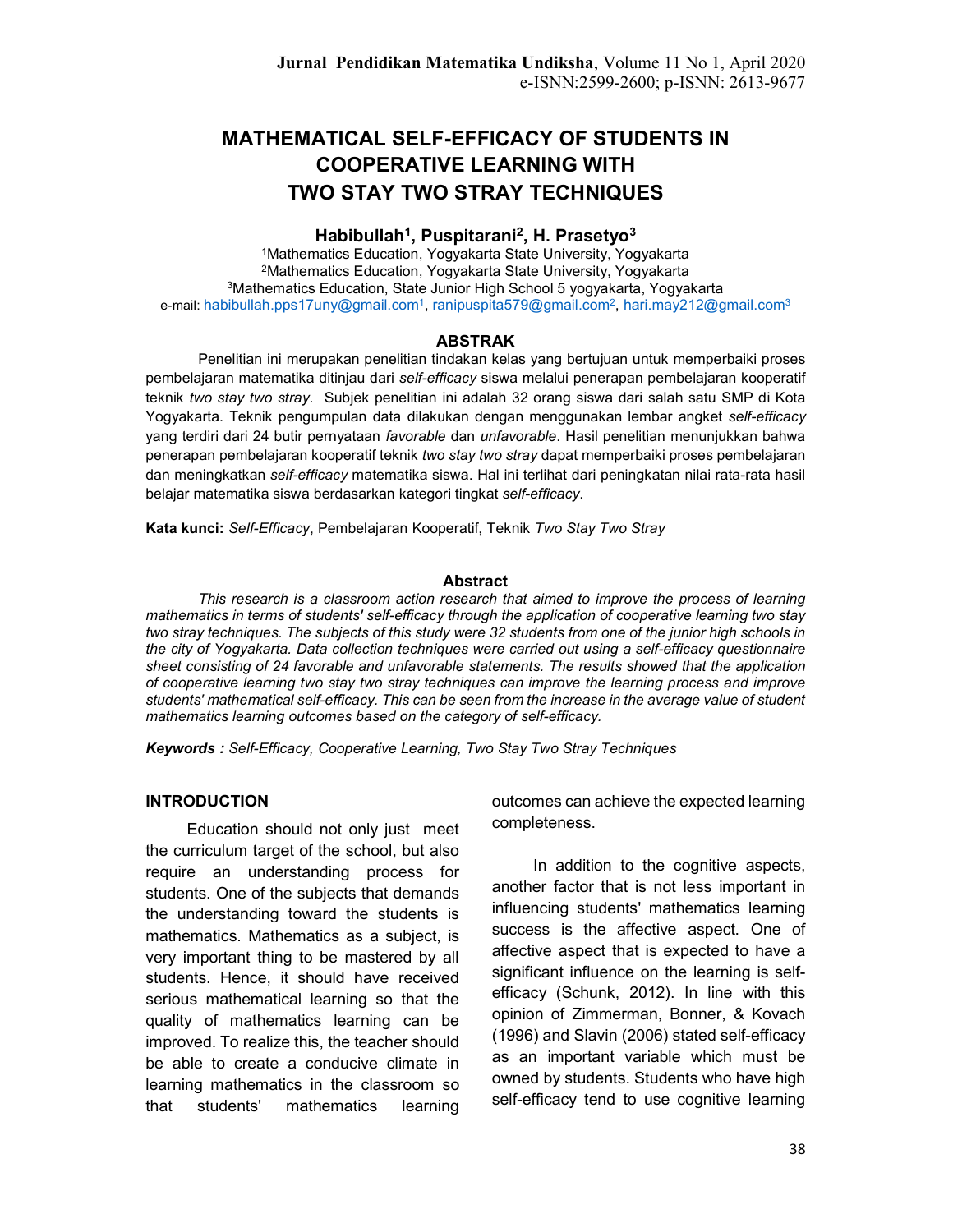strategies, so that it impacts on good learning outcomes.

Bandura (1994) explained that selfefficacy is a person's belief about their ability to perform an action that is designated through performance that has an influence on events in their lives. Meanwhile, Santrock (2018) stated that self-efficacy is one's belief in mastering certain situations and producing positive outcomes. Referring to this opinion, self-efficacy is said to be a belief upon the ability possessed to achieve certain goals and efforts made for the achievement of good results.

Related to self-efficacy in mathematics, Pajares & Graham (1999) stated that self-efficacy is a student's belief in their abilities, successes, and persistence in learning and completing all mathematical tasks as well as confidence in the benefits of mathematics in daily life. As Caprara, Vecchione, Alessandri, Gerbino, & Barbaranelli (2011) and Carroll et al. (2009) who explained that there is a significant relationship between self-efficacy and student learning achievement. These results indicate that if self-efficacy is good then mathematics learning achievement of students will also be good, and vice versa.

Cera, Mancini, & Antonietti (2013) defined self-efficacy as a person's belief in the ability he has in increasing motivation, hope, cognitive power and actions needed to carry out a task. Furthermore, Ghufron & Risnawita (2014) defined self-efficacy as one aspect of self-knowledge that is very influential in everyday human life. This is because the self-efficacy that is involved influences a person in the actions that will be taken to achieve the goals including the estimated events to be faced.

Bandura (1994) said that one's success in self-efficacy can be grown in four ways. There are namely the experience of success, the experience of others, social persuasion and physical also emotional conditions. According to Hodges & Murphy (2009) the experience of success refers to the previous experience of success, success in working on a task will build confidence while failure will weaken self-efficacy. The experience of others who succeed in doing similar tasks can increase self-efficacy while the failure of others can reduce self-efficacy. Social persuasion is usually needed because of the convenience that can be dispensed with, one must see who the persuader has the ability in providing meaningful feedback. Physical conditions, pain, emotions, and fatigue affect selfefficacy. Meanwhile, Loo & Choy (2013) stated that the experience of success is the main source of achievement of students' academic mathematical grades.

Richard & Kilcher (2010) stated that Self efficacy is beliefs held by individuals that their efford will be successful and caused by personal effort rather than by external factors or luck. Meanwhile, McCoach, Gable, & Madura (2013) explained that self efficacy can be defined as one's perceptioan of his/her ability (i.e confidence) to succesfully perform a task or behavior. Dimopoulou (2012) said that Mathematical self-efficacy is an individual's confidence and confidence in the ability to complete a given mathematical task and how confidence in following mathematics learning.

In connection with the matter above, the expected learning process is learning that be able to make students more active as a whole in expressing opinions and communicating their thoughts both with the teacher, peers, and the mathematics material itself. But in reality, the learning process has not been fully student-centered. the learning process in schools is still largely teacher-centered, because students' self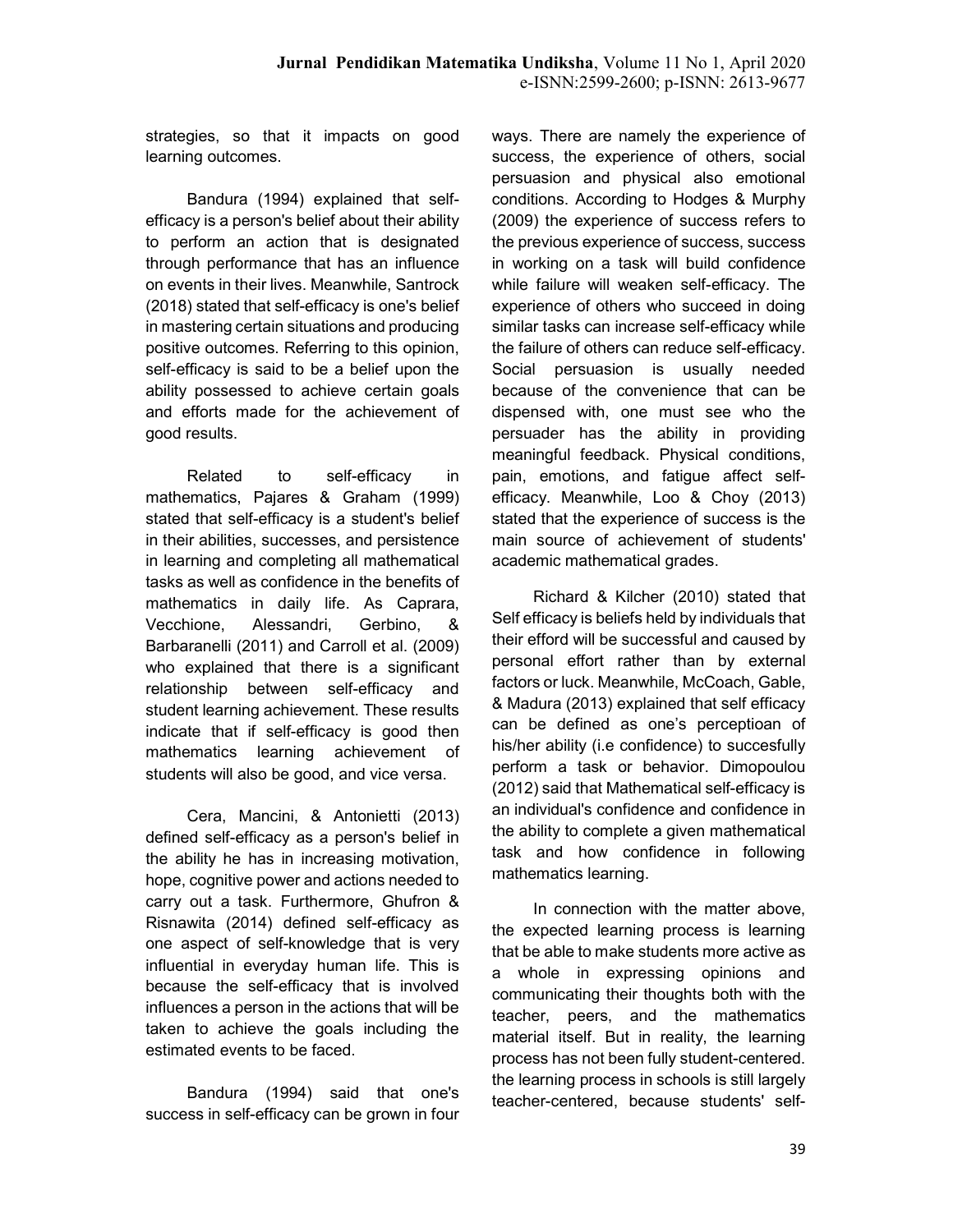efficacy during the learning process is still very low. Students feel embarrassed to answer when their teacher asks questions, and students are embarrassed to present their answers in front of the class because they feel afraid if the answer is wrong. Therefore this study aims to improve the process of learning mathematics which in this case is the mathematical selfefficacy of students. One alternative learning is cooperative learning 'two stay, two stray' techniques, namely learning consist of four people in each group, each of which has a task that is 'two stays', it means to two students who stay in charge of providing information and explanations about the steps to solve the unknown problem by students who come. Other two students who came were called 'two stray', are in charge of looking for the information needed. Kagan & Kagan (2009) stated that the 'two stay, two stray' technique provides an opportunity for each group to provide results and information with other groups.

### RESEARCH METHOD

This research was classroom action research with the number of research subjects were 32 students from one junior high school in the city of Yogyakarta. They were consisted of 14 male students and 18 female students who have heterogeneous abilities. This research was conducted in two cycles, which is each of them consist three times treatment and test. Each cycle has four stages namely, planning, implementation, observation, and reflection.

The data obtained in this study were arranged systematically so that it was more easily interpreted, so data analysis must be done during and after data collection. The data analysis technique used in this study was descriptive statistics. Descriptive statistics were used to analyze data by describing the data set that has been obtained, then presented in the form of tables, graphs, diagrams, or through the calculation of data distribution that is looking for the average value (mean), percentage, or standard deviation. In addition, descriptive statistics can also be made to make comparisons by comparing the average sample data or population. The range of scores and scale criteria about self-efficacy can be seen in the following Table 1.

| <b>Interval</b>                            | Kriteria  |
|--------------------------------------------|-----------|
| $X \leq \mu - 1.5\sigma$                   | Very Low  |
| $\mu - 1.5\sigma < X \leq \mu - 0.5\sigma$ | Low       |
| $\mu - 0.5\sigma < X \leq \mu + 0.5\sigma$ | Medium    |
| $\mu + 0.5\sigma < X \leq \mu + 1.5\sigma$ | High      |
| $X > \mu + 1.5\sigma$                      | Very High |

Table 1. Self-Efficacy Scale

Information:

X : Total questionnaire score

 $\mu$  : Ideal average [(maximum score + minimum score)/2]

 $\sigma$  : Ideal standard deviation [(maximum score – minimum score)/6]

## RESULT AND DISCUSSION

The action carried out in this study was cooperative learning with two stay two stray techniques. This learning was presented in two cycles; included eight meetings, while

the allocation of time in this study was two meetings in one week with each meeting 2 x 40 minutes.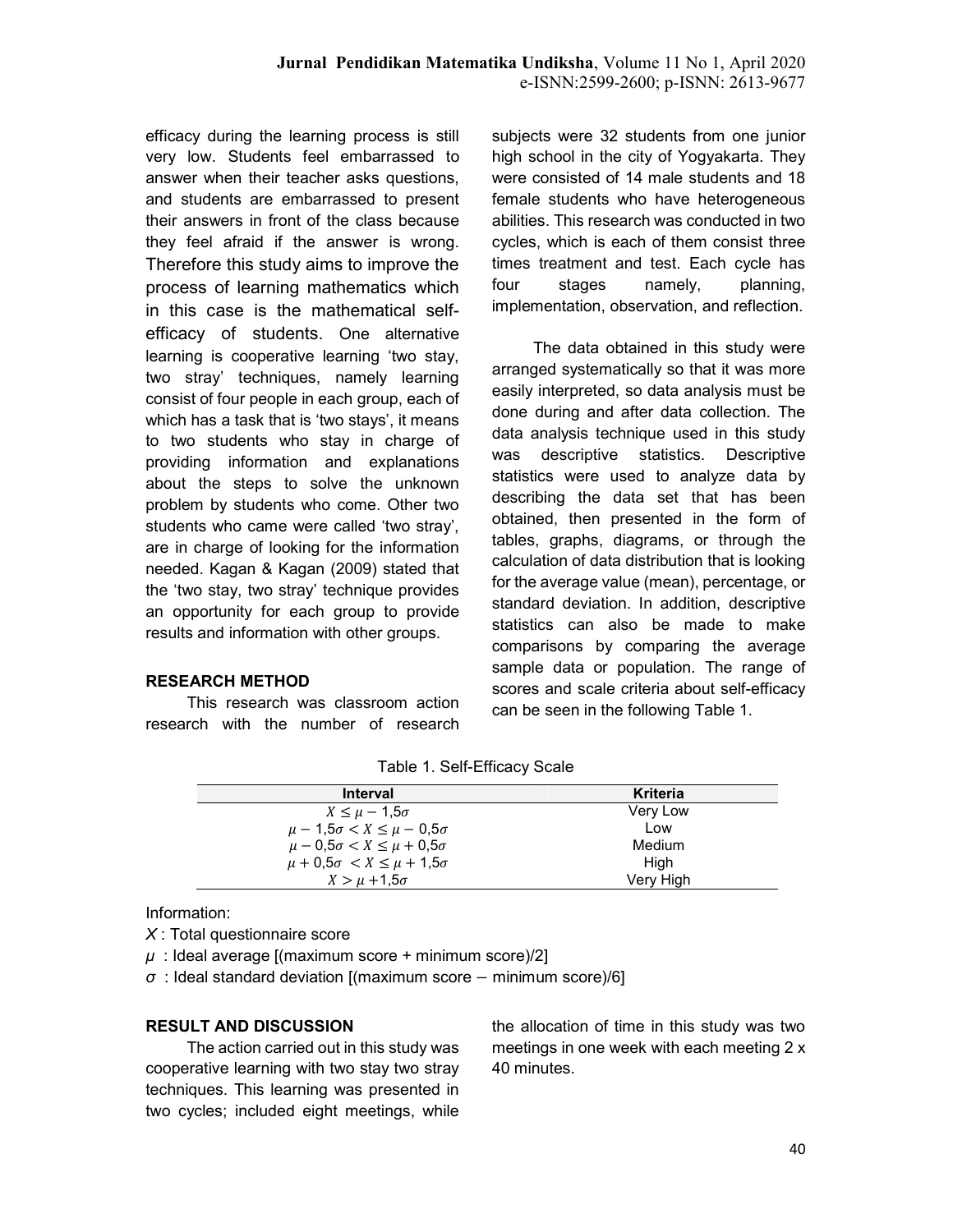Based on observations made during the first cycle, the two stay two stray cooperative learning process has not been implemented properly. However, at each meeting the teacher tried to improve the actions that he did. The teacher's actions that still need to be corrected are as follows:

- 1. At the first meeting the teacher has not conveyed the learning objectives.
- 2. The teacher lacks apperception and motivation to build students' curiosity about the material to be studied.
- 3. The teacher has not been able to set the condition the class well, especially during the student displacement process.
- 4. The teacher sometimes does not give an understanding test at the end of the learning activity as in the first and second meetings.
- 5. Teachers have not been able to arrange time well so there are still learning activities that have not been carried out.

Meanwhile, based on observations from each meeting in the second cycle the overall process of cooperative learning two stay two stray techniques has been going well. The teacher activities that have been carried out are as follows:

- 1. The teacher has well conveyed the learning objectives to be achieved at each meeting.
- 2. The teacher has expressed apperception and motivated by building students' curiosity about the material being studied so that students look more enthusiastic in learning.
- 3. The teacher can set the students' condition the students well so that during the transfer process there is no more noise and commotion in the classroom.
- 4. The teacher has given individual understanding tests to students except at the fifth meeting, so the teacher is able to know the extent of student understanding of the material that has been learned.
- 5. The teacher can manage time efficiently, so that all learning activities can be carried out well.

In addition, based on daily tests I and daily tests II obtained by students, the increase in students' self-efficacy can also be seen by using average analysis. The Improvement in average mathematics learning outcomes in terms of students' level of self-efficacy can be seen in the Table 2 below.

Table 2. Average Student Mathematical Learning Outcomes by Category of Self-Efficacy Levels in Daily Tests I and II

| <b>Score</b> | Daily Tests I | Daily Tests II | Category |
|--------------|---------------|----------------|----------|
| Average      | 36.25         | 86.5           | High     |
|              | 43.69         | 86.44          | Medium   |
|              | 32.38         | 87             | ∟ow      |

Based on Table 2, it can be seen that the average value of student mathematics learning outcomes based on the category of self-efficacy level has increased from daily tests I to daily tests II. For students who have a high level of self-efficacy increased by 50.25, then for students who have a level of self-efficacy is increasing by 42.75, while for students who have a low level of self-efficacy also increased by 54.62.

As the improvements occured from the activities of teachers and students were well as improvements to student learning outcomes, so it can be said that cooperative learning two stay two stray techniques is one alternative to create a conducive learning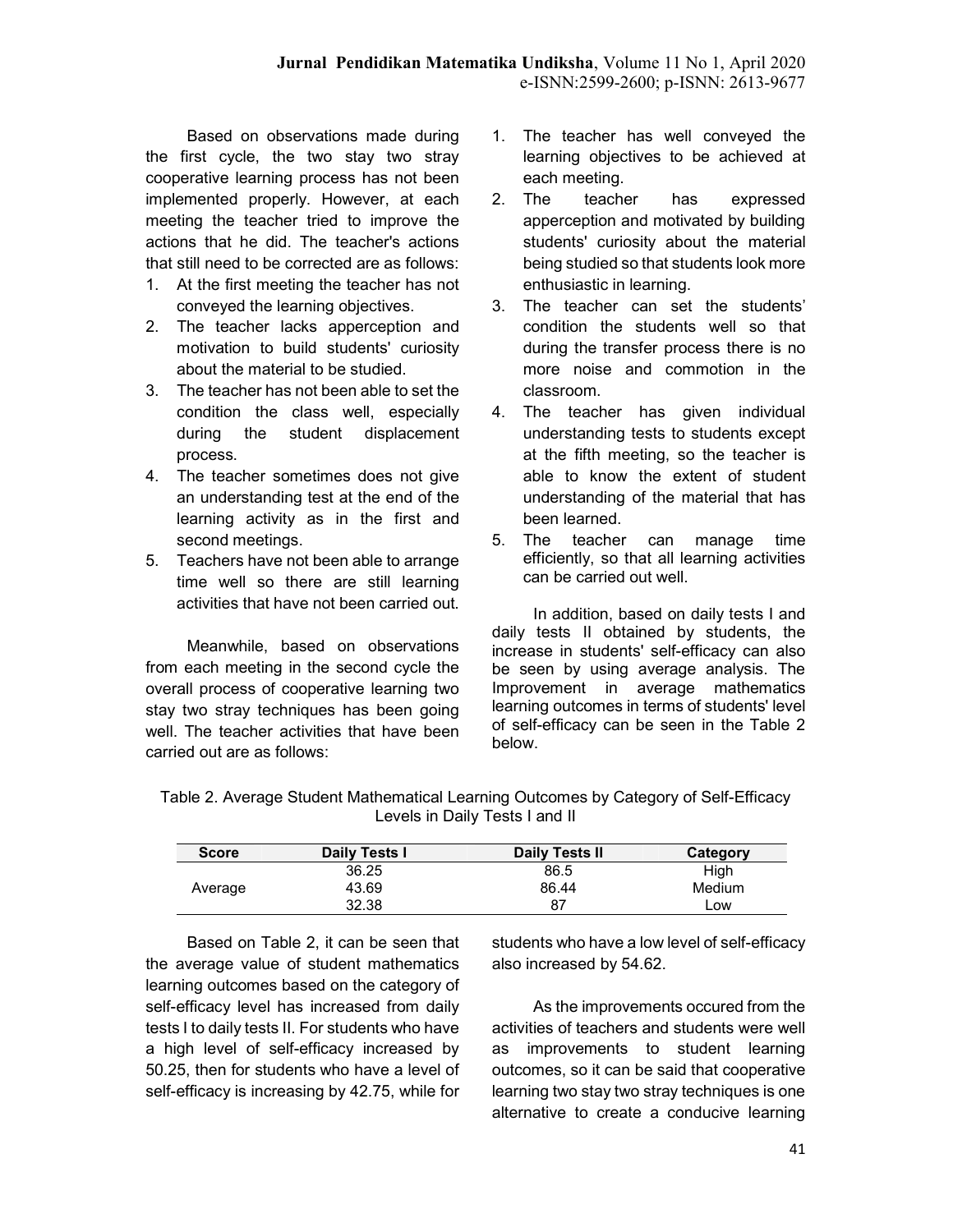environment by establishing good communication and interaction between teachers and students so as to improve student learning outcomes in mathematics. This statement is supported by the research of Ryan, Bordoloi, & Harrison (2000) who said that cooperative learning has a positive and significant effect on students' selfefficacy in mathematics.

## CONCLUSION AND SUGGESTION

Based on the improvement that occured in students' mathematics learning processes and outcomes, as in terms of students' level of self-efficacy in each evaluation that has been carried out, it can be concluded that students' mathematical self-efficacy can be improved through the application of cooperative learning with two stay two stray techniques.

In the implementation of the actions in this study there are some weaknesses both experienced by students, observers, and researchers themselves. In the implementation of the action, the teacher has not been able to manage time properly so that sometimes not all activities in the learning implementation plan can be carried out. This resulted in the learning process not yet carried out as expected. Furthermore, when it is viewed from students, they have not be able to set their condition by themselves well so that at the time of displacement, both into the original group and into the combined group there was noise in the classroom. While the observer has difficulty in deciphering the observations on the observation sheet, this happens because there is no clear descriptor to be used as an observer's guide when observing the activities of the teacher and students in implementing the cooperative learning process of two stay two stray techniques so that the data about the activity has not been so optimal.

## **REFERENCES**

- Bandura, A. (1994). Self-Efficacy. San Diego: Stanfor University Press.
- Caprara, G. V., Vecchione, M., Alessandri, G., Gerbino, M., & Barbaranelli, C. (2011). The contribution of personality traits and self-efficacy beliefs to academic achievement: A longitudinal study. British Journal of Educational Psychology, 81, 78–96. https://doi.org/10.1348/2044- 8279.002004\
- Carroll, A., Houghton, S., Wood, R., Unsworth, K., Hattie, J., Gordon, L., & Bower, J. (2009). Self-efficacy and academic achievement in Australian high school students: The mediating effects of academic aspirations and delinquency. Journal of Adolescence, 32, 797–817. https://doi.org/10.1016/j.adolescence.20 08.10.009
- Cera, R., Mancini, M., & Antonietti, A. (2013). Relationships between metacognition , self-efficacy and selfregulation in learning. Educational, Cultural and Psychological Journal, 7(A), 115–141. https://doi.org/10.7358/ecps-2013-007-cera
- Dimopoulou, E. (2012). Self Efficacy and collective efficacy beliefs of teachers for children with autism. Literacy Information and Computer Education Journal, 3(1), 609–620. https://doi.org/10.20533/licej.2040.2589. 2012.0082
- Ghufron, M. N., & Risnawita, R. (2014). Teori-Teori Psikologi. Yogyakarta: Ar Ruzz Media.
- Hodges, C. B., & Murphy, P. F. (2009). Sources of self-efficacy beliefs of students in a technology-intensive